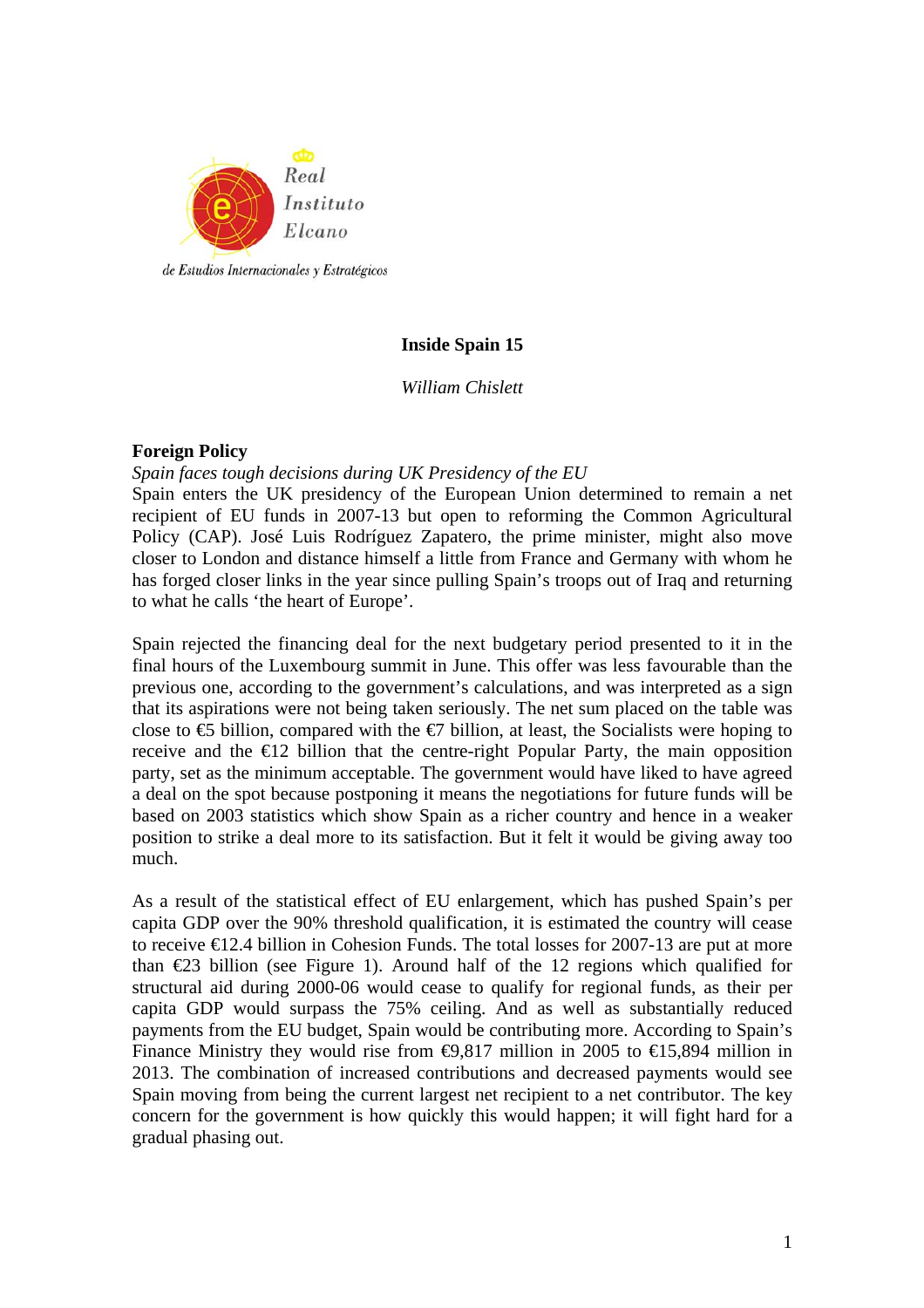**Figure 1. Estimated Losses in Payments from the EU for 2007-13**

| <b>Item</b>                                             | Losses (€bn) |
|---------------------------------------------------------|--------------|
| <b>Cohesion Fund</b>                                    | 12.4         |
| Regions above 75% of per capita EU GDP                  | 8.6          |
| Statistical effect                                      | 2.4          |
| Total estimated losses                                  | 23.4         |
| Source: European Commission and Elcano Royal Institute. |              |

The government is in somewhat of a bind. Pedro Solbes, the economy supremo, likes the world to know that in 2004 Spain's GDP overtook that of Canada which, unlike Spain, is a member of the G8 group of rich countries (see Figure 2). But the government is less keen to assume the responsibilities that go with being a richer country.

|  |  | Figure 2. Ranking of Countries by GDP (2004) |  |  |
|--|--|----------------------------------------------|--|--|
|  |  |                                              |  |  |

| <b>Country</b>       | GDP (US\$ mn) |
|----------------------|---------------|
| <b>United States</b> | 11,667,515    |
| Japan                | 4,623,398     |
| Germany              | 2,714,418     |
| United Kingdom       | 2,140,898     |
| France               | 2,002,582     |
| Italy                | 1,672,302     |
| China                | 1,649,329     |
| <b>Spain</b>         | 991,442       |
| Canada               | 979,764       |

Note: All these countries except China and Spain are G8 members, plus Russia (which does not participate in all events).

Source: World Bank.

Zapatero will meet Tony Blair in London on July 27. UK officials are hoping he will stop 'gratuitously' banging the anti-Iraq war drum, which he has done so far in every meeting with Blair, to his intense annoyance, and concentrate on areas of common interest and possible cooperation. Politically Zapatero is closer to Blair than José María Aznar, the former prime minister, but he has yet to establish the close relationship that Aznar enjoyed. For example, Blair and Aznar worked closely together on the Lisbon Agenda to make the EU more competitive. Little progress was made on structural reform, however, partly because of French and German resistance. Blair wants to revive the process. Zapatero shows modest signs of moving in the same direction (see the item below on the Ingenio 2010 plan).

On CAP reform, which Blair will push for strongly in return for cancelling or reducing the British rebate, Zapatero's economic team is studying whether it is small farmers or *latifundistas* (big landowners), as suspected, who are the main beneficiaries in Spain. Backing the UK on CAP reform, however, would mean Zapatero would have to confront Chirac who adamantly opposes any changes (French farmers account for less than 4% of the work force and yet France receives 40% of the CAP funds).

A deal on joint use of the airport at Gibraltar, the British colony that Spain has long claimed, which is reportedly in the pipeline, would smooth the path for closer ties with London.

## *New US Ambassador arrives in Madrid*

Eduardo Aguirre, the new American ambassador, took up his post amidst a hardening of attitudes in Spain against President George W. Bush and an EU agreement to extend the suspension of sanctions against Cuba.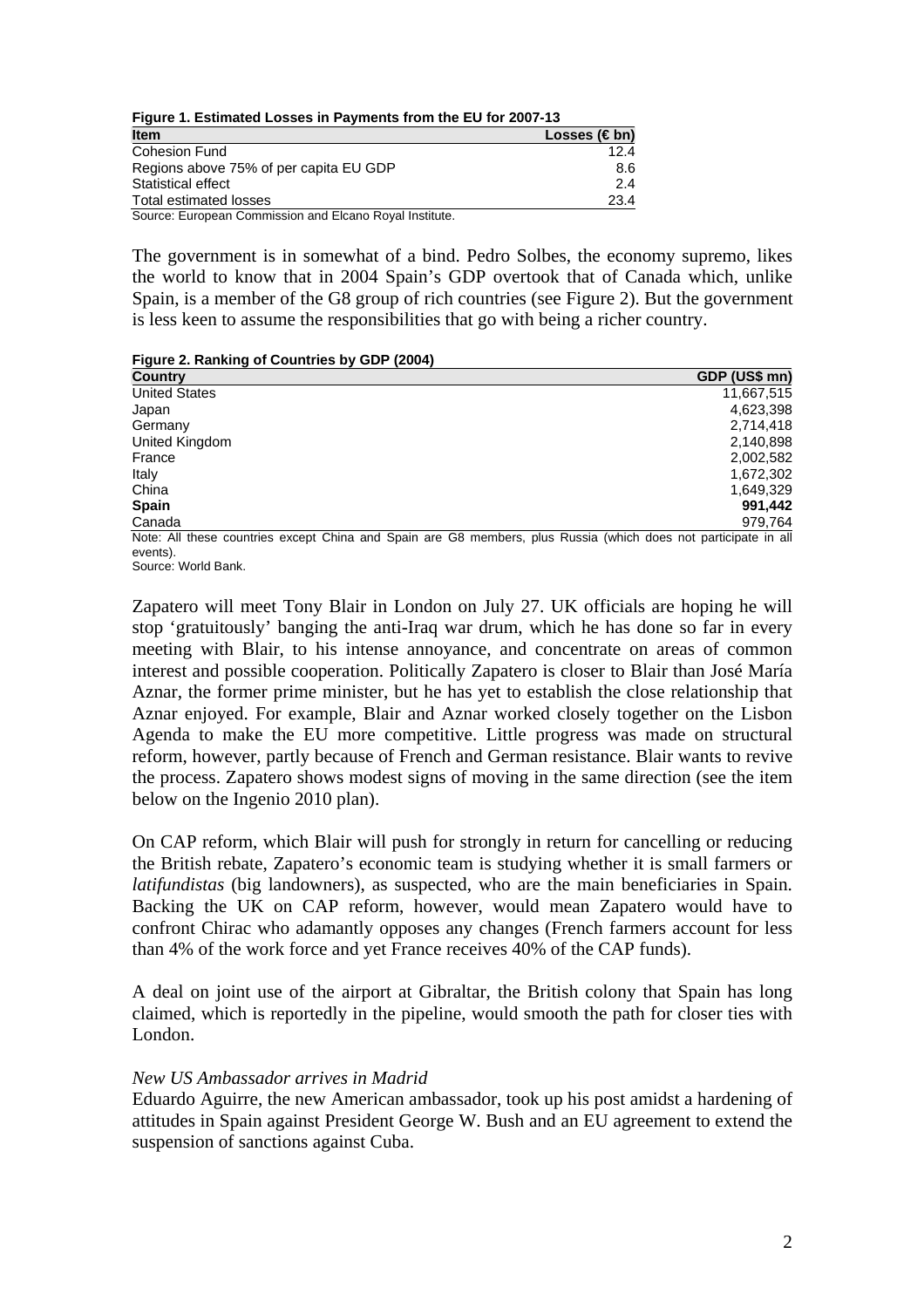Aguirre is of Cuban origin (he came to the United States when he was 15, see *Inside Spain*, Newsletter 12, April 6, 2005) and speaks perfect Spanish. The Socialists' rapprochement with Cuba is one of the main irritants in Madrid's relations with Washington which, nevertheless, have improved considerably in the year since Spanish troops were withdrawn from Iraq. The issue will be high on Aguirre's agenda.

The Socialists overturned the previous government's isolation of the Cuban regime and spearheaded the efforts of the EU to restore normal diplomatic relations as of January 2005, a decision ratified at the end of June (and supported by 60% of respondents in Elcano's latest barometer). The EU reduced high-level governmental visits and participation in cultural events in Cuba in 2003 after the summary execution by firing squad of three people, who had hijacked a ferry in an attempt to escape the country, and the roundup of 75 dissidents. Countries also decided to invite dissidents to national holiday celebrations at their embassies in Havana as a sign of support for the regime's opponents. Castro retaliated by freezing out embassies from all official contacts. The Socialists concluded that the previous policy was getting nowhere and, furthermore, was preventing Spain, in particular, and the EU in general, from positioning itself in order to exercise influence after the death of Fidel Castro (aged 78) in a possible transition to democracy.

The recently released 2005 Pew Global Attitudes Project, the gold standard of international opinion surveys, shows that Spain's favourable opinion of the United States had risen slightly since 2003, but at 41% it is still the lowest in Europe, along with Germany, and well below the 50% registered in 1999 (see Figure 3). The survey was conducted in the United States and in 15 other countries. Spain's support for the war in Iraq has plummeted, but not as much as in the United Kingdom which still has troops there (see Figure 4). When Spaniards were asked if they thought the world was safer without Saddam Hussein only 13% replied in the affirmative, the lowest level among the European countries surveyed (39% in the UK, 28% in Germany and 23% in France).

| <b>Country</b>     | 99/00 | 2002 | 2003 | 2004 | 2005 |
|--------------------|-------|------|------|------|------|
| Canada             | 71    | 72   | 63   |      | 59   |
| United Kingdom     | 83    | 75   | 70   | 58   | 55   |
| <b>Netherlands</b> |       |      |      |      | 45   |
| France             | 62    | 63   | 43   | 37   | 43   |
| Germany            | 78    | 61   | 45   | 38   | 41   |
| Spain              | 50    |      | 38   |      | 41   |
| Poland             |       | 79   |      |      | 62   |
| Russia             | 37    | 61   | 36   | 47   | 52   |
| Indonesia          | 75    | 61   | 15   |      | 38   |
| Turkey             | 52    | 30   | 15   | 30   | 23   |
| Pakistan           | 23    | 10   | 13   | 21   | 23   |
| Lebanon            |       | 35   | 27   |      | 42   |
| Jordan             |       | 25   |      | 5    | 21   |

**Figure 3. Favourable View of the United States (%)** 

Source: Pew Global Attitudes Project, 2005.

| Figure 4. Country's Decision on War in Iraq Right Decision to use Force (%) |
|-----------------------------------------------------------------------------|
|-----------------------------------------------------------------------------|

| <b>Country</b>                                                                         | 2003                   | 2004 | 2005 |
|----------------------------------------------------------------------------------------|------------------------|------|------|
| <b>United States</b>                                                                   | 74                     | 60   | 54   |
| United Kingdom                                                                         | 61                     | 43   | 39   |
| <b>Spain</b>                                                                           | 31                     |      | 24   |
| <b>Netherlands</b>                                                                     |                        |      | 59   |
| Poland                                                                                 |                        |      | 24   |
| $\sim$ $\sim$ $\sim$ $\sim$ $\sim$ $\sim$ $\sim$<br>$\sim$<br>$\overline{\phantom{0}}$ | $ -$<br>$\sim$<br>$ -$ |      |      |

Source: Pew Global Attitudes Project, 2005.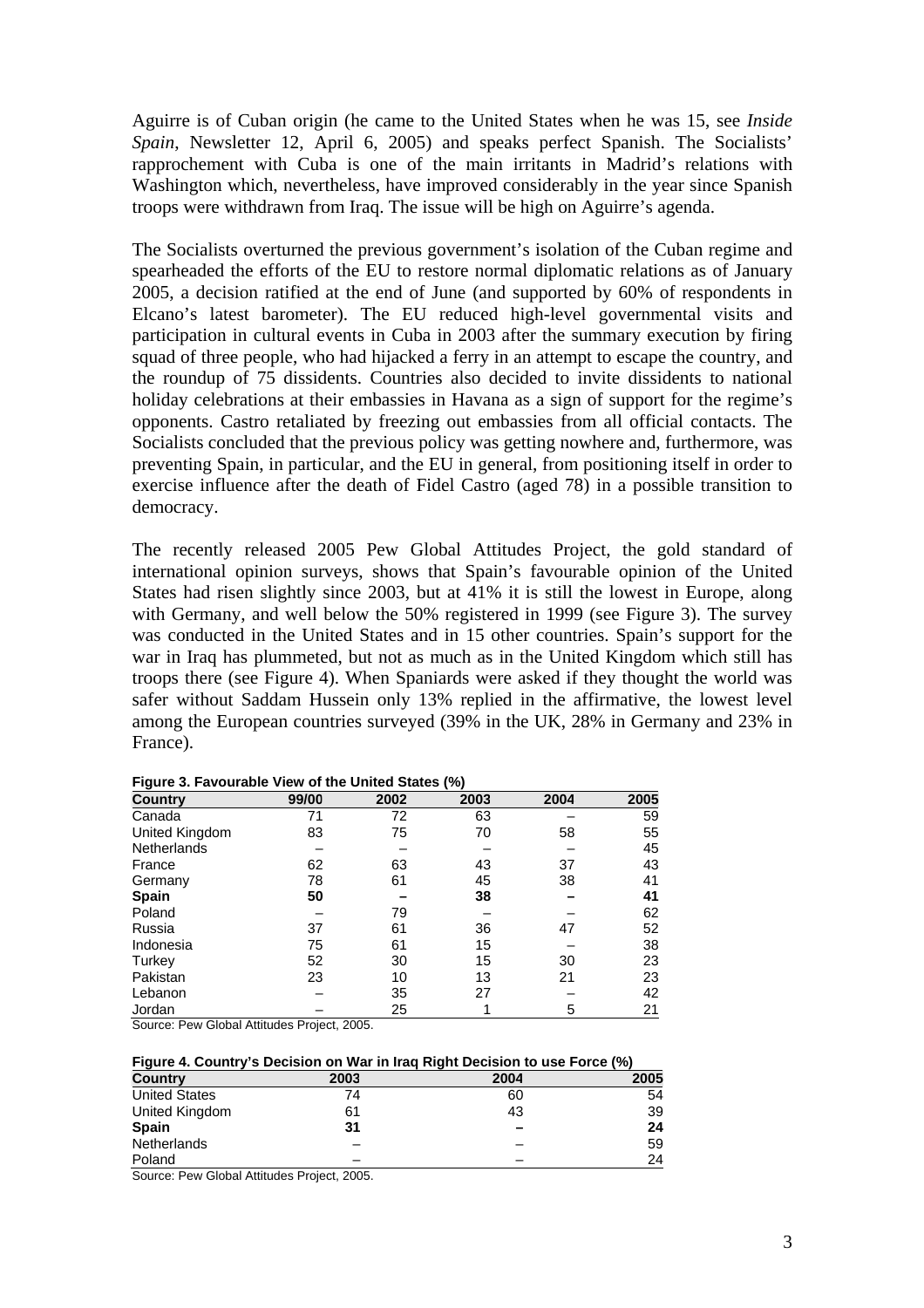When asked what was the main problem with the United States 76% of Spaniards said it was mostly President Bush, by far the highest proportion (see Figure 5). A low regard for Bush is more heavily correlated with an unfavourable rating for the United States than any other attitude or opinion tested in the survey.

| <b>Country</b>     | <b>Mostly Bush</b> | <b>America in General</b> | <b>Both</b> | Don't Know/Refused |
|--------------------|--------------------|---------------------------|-------------|--------------------|
| Spain              | 76 (50)            | 14 (37)                   | 7 (12)      | 3(2)               |
| Germany            | 65 (74)            | 29 (22)                   | 5(3)        | 1 (1)              |
| <b>Netherlands</b> | 63                 | 30                        | 6           |                    |
| France             | 63 (74)            | 32(21)                    | 5(4)        | 1 (1)              |
| Pakistan           | 51 (62)            | 29 (31)                   | 10(2)       | 10(5)              |
| <b>Britain</b>     | 56 (59)            | 35(31)                    | 8(8)        | 1(3)               |
| Canada             | 54 (60)            | 37 (32)                   | 9(6)        | 0(2)               |
| Lebanon            | 47 (51)            | 32 (32)                   | 19 (16)     | 1(1)               |
| Turkey             | 41 (52)            | 36 (33)                   | 17 (12)     | 6(3)               |
| Indonesia          | 43 (69)            | 42 (20)                   | 0(7)        | 15(4)              |
| India              | 35                 | 35                        | 14          | 16                 |
| Jordan             | 22 (42)            | 37 (28)                   | 41 (30)     | 1 $(*)$            |
| China              | 16                 | 34                        | 42          | 8                  |
| Poland             | 27                 | 49                        | 14          | 10                 |
| Russia             | 30(43)             | 58 (32)                   | 9(15)       | 3(10)              |

| Figure 5. What's the Problem with the United States (%, 2003 figures in brackets) |  |
|-----------------------------------------------------------------------------------|--|
|                                                                                   |  |

(\*) Based on those with an unfavourable opinion of the US.

Source: Pew Global Attitudes Project, 2005.

## **Domestic Scene**

## *Socialists capture conservative bastion of Galicia in cliff-hanger election*

The Socialists ousted the centre-right Popular Party (PP) from the north-west region of Galicia, run since 1989 by Manuel Fraga, a former information and tourism minister during the 1960s and the longest political survivor from the Franco regime.

The outcome was very close and was decided, a week after the elections were held, by the large émigré vote, mostly from Latin America. The PP won 37 seats in the regional parliament, one short of an absolute majority. The Socialists teamed up with Galician nationalists to form the new government.

Fraga (aged 82) founded the Popular Party after Franco's death in 1975 when it was known as the Popular Alliance. He was the hard-line interior minister in the first post-Franco government –he once telephoned a communist leader in the early hours of the morning and told him 'the street is mine'–. He is credited with forging a conservative party that broke with the past and eventually won power nationally (1996-2004).

## *Madrid bombing investigation accuses previous government of manipulation*

The year-long parliamentary panel investigation into the Madrid rail bombings, which killed 191 people and injured more than 1,800, concluded that the previous centre-right PP government 'manipulated' and 'twisted' information in order to further its electoral interests. The bombings occurred on March 11, 2004 and three days later Spaniards went to the polls and voted in the Socialists.

The panel's conclusions were backed by all parties except the PP. The government of José María Aznar initially blamed the bombings on the violent Basque separatist organisation Eta and apparently played down the mounting evidence pointing to a Moroccan group tied to al-Qaeda. The PP still maintains that possible links between Eta and Islamist extremists were not properly investigated by the panel.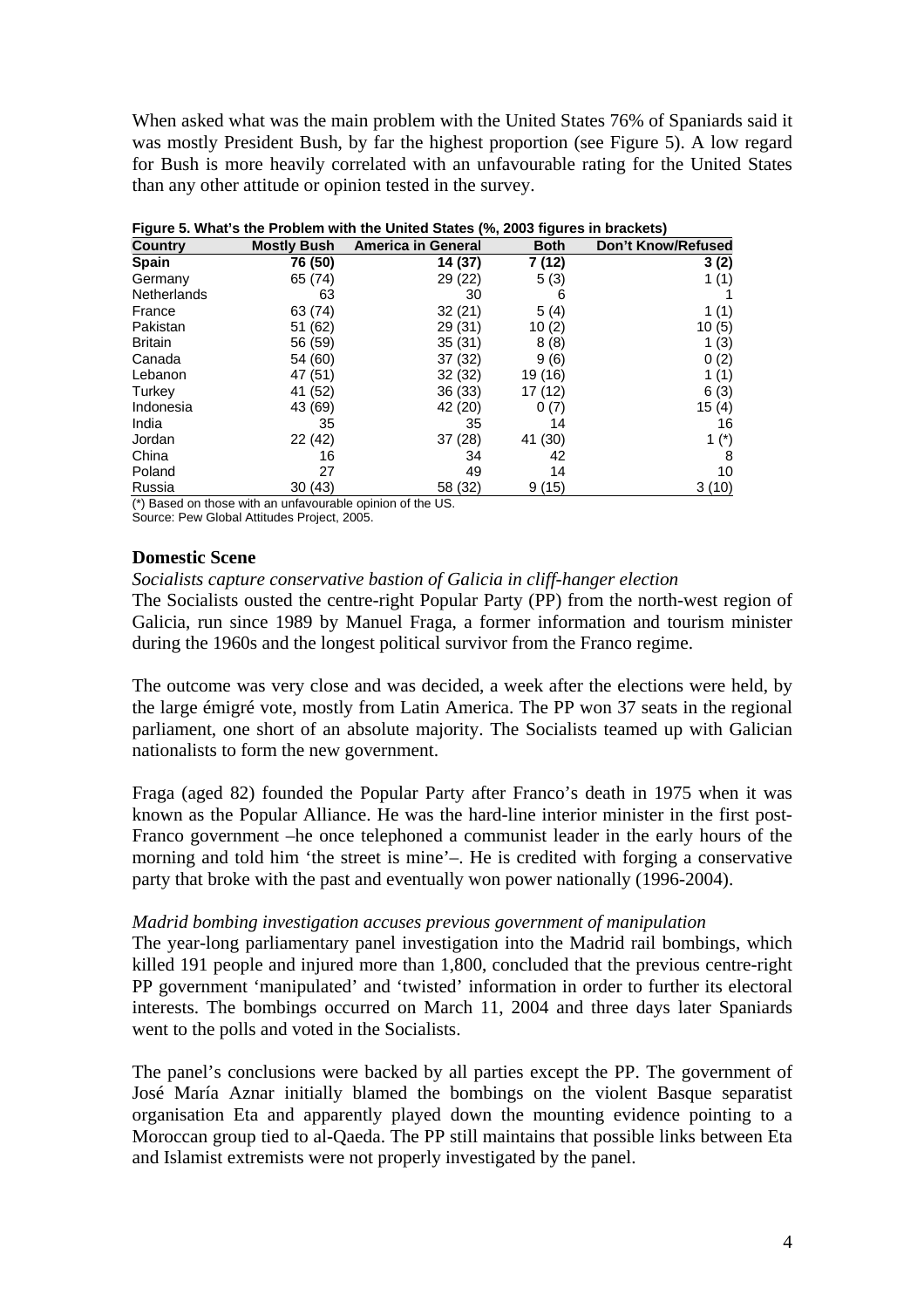The 290-page report said the government ignored the warning signs of the increasing threat of an Islamist attack in Spain –the support for the war in Iraq and the 2003 bombs in Casablanca which killed 24 people in a Spanish social club– and that its capacity to prevent an attack was hindered by various factors including the lack of coordination among intelligence services and few Arabic translators.

The panel became a forum for scoring political points and all parties were heavily criticised for this by victims of the bombings.

## *Government reforms state-run TV*

Parliament, and not the ruling party, will choose the head of the state-run TV and its board can be sacked if during two consecutive years it does not meet the budgetary targets that are set.

These are two of the reforms of RTVE, the two heavily indebted and politicised TV channels, which are expected to come into force in 2006. The state will assume RTVE's €7,560 million debt (€133 million in 1991) and convert RTVE into a BBC-style wholly owned corporation. The government ruled out privatisation.

A ten-man board including two trade union representatives, appointed by parliament on the basis of a two-thirds majority of its members, will run RTVE and select the director general.

## *The rain in Spain is not falling on the plain*

Spain's worst drought since records began in 1947 is destroying crops, accelerating the pace of desertification, producing restrictions in some areas and has sparked a 'water war' between two regions.

With temperatures of 40°C or more, the environment ministry warned that Andalusia in the south, Murcia and Valencia in the east and the Canary Islands off the coast of Africa face a 'high or very high' probability of desertification if preventative measures are not taken.

Agricultural losses are so far estimated at more than  $\epsilon$  billion, with a large part of the olive crop in Jaén, Andalusia, destroyed.

Tourism (12% of GDP) could also be affected. Millions of tourists spend their holidays in the south and east of Spain and they might face water rationing. The World Wildlife Fund estimates there are 10,000 illegal wells in the Costa del Sol and they are depleting the water resources. Despite the lack of water, the building boom continues apace along the Mediterranean coast including 58 new golf courses (according to a critical Greenpeace report).

Seven regions (Andalusia, Aragón, Catalonia, Extremadura, Murcia, Castilla-La Mancha and Valencia) have restricted water for agricultural use. The government of Murcia, one of the hardest hit regions, is at loggerheads with the authorities of Castilla-La Mancha, the region that supplies a significant part of the water for its agriculture, especially in times of drought. The central government authorised the transfer of more water from reservoirs in Castilla-La Mancha through an open channel, but not as much as Murcia is demanding and more than Castilla-La Mancha wanted to release. Both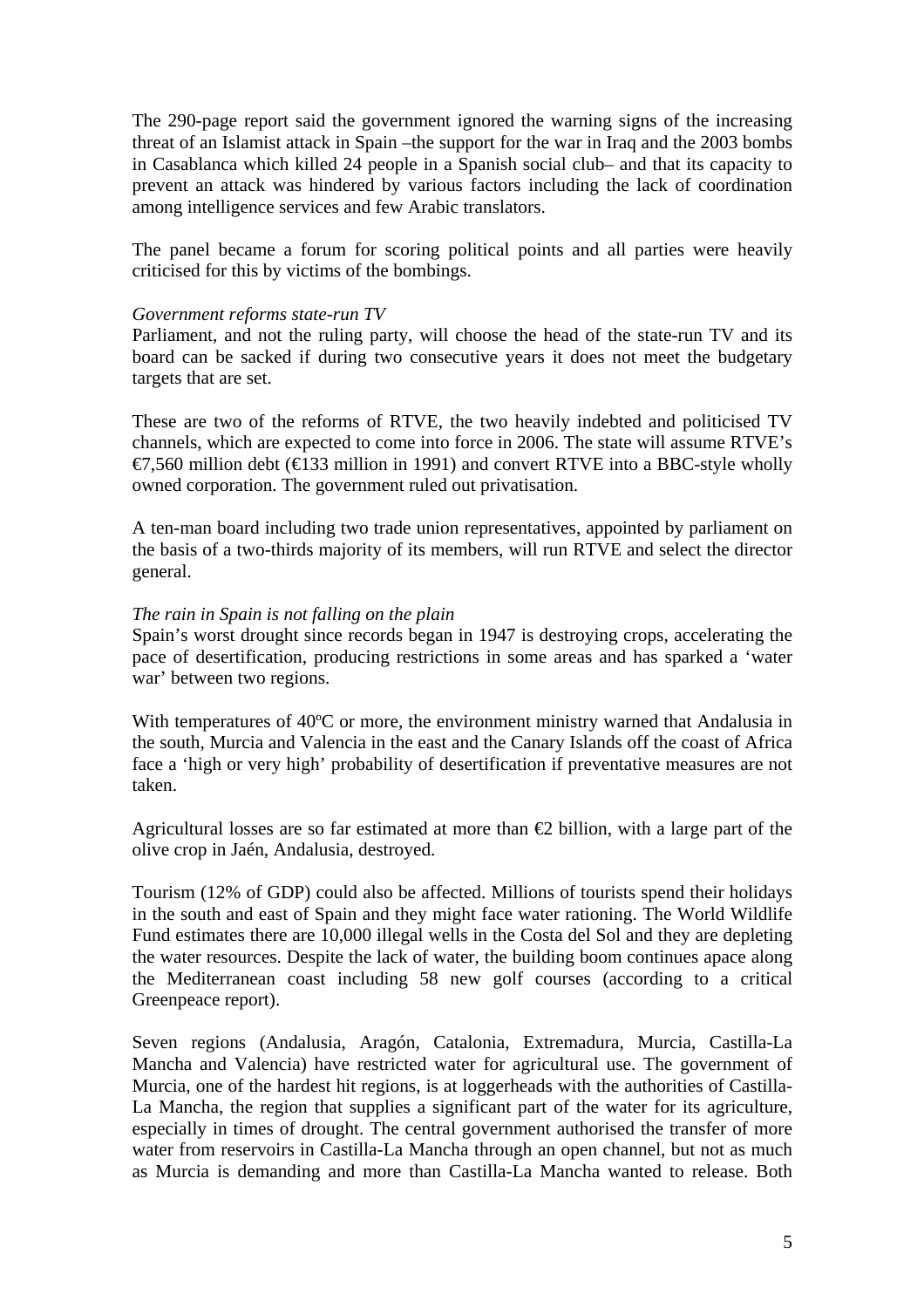sides said they would appeal against the decision. Aerial photographs of Murcia sneakily taken by the government of Castilla-La Mancha indicated it was not as badly off as it claimed.

In a desperate move, a small number of Murcian farmers have been watering their vegetables with untreated sewage, reportedly triggering outbreaks of a resistant form of salmonella in Britain and Finland.

Spain has always had and will always have a water problem unless something is done to supply the dry south from the wet north –the previous government's ambitious plan to do this was abolished by the Socialists last year– or a culture is instilled to use water sparingly and rationally. According to Cristina Narbona, the environment minister, farmers (who account for less than 6% of total employment) account for fourth-fifths of water consumption and fewer than 10% use efficient irrigation methods. 'The remaining 90% still resort to flooding their fields, an incredibly wasteful practice than needs to be eradicated'. Previous governments have said the same thing and done absolutely nothing about it. The culture of waste is also prevalent in towns and cities.

The first thing to do is to establish a water pricing policy that discourages wasteful use of a scarce resource. Those farmers who are billed for water, and many are not, pay 10% of its real cost.

#### *Spain legalises same-sex marriage*

Spain became the fourth country in the world, after Belgium, the Netherlands and Canada, to allow same-sex couples to marry and adopt children, to the fury of the Roman Catholic Church which campaigned against the legislation. While supporters of the new law staged massive marches and fiestas, the self-styled Spanish Forum for the Family denounced it and called for a referendum on the issue.

## *2004 birth rate, highest since 1985*

The number of babies born in Spain in 2004 (453,278) was the highest since 1985, consolidating an upward trend that looks likely to gather pace. The number born to Spanish mothers (391,128) was 1.2% higher than in 2003 and those to immigrants (62,150) rose 16.6%. One in every seven children born in 2004 had a non-Spanish mother. The fertility rate of 1.32 was the highest since 1993.

## *Madrid loses 2012 Olympics, will try again*

Madrid was knocked out of the contest to host the 2012 Olympics in the third and penultimate round but has not given up.

The capital has been immersed in a  $6.5$  billion renewal of its infrastructure and taken on the appearance of a giant construction site, earning its young and energetic mayor, Alberto Ruiz Gallardón, the nickname 'Ruiz Socavón' (Mr Ruiz Big Hole).

As well as wishing to use the Olympics to transform the city, in the way that Barcelona did in 1992 when it hosted the Games, a victory would have provided the mayor from the centre-right Popular Party with a national platform for his political ambitions. Ruiz Gallardón is touted as a future PP candidate for prime minister.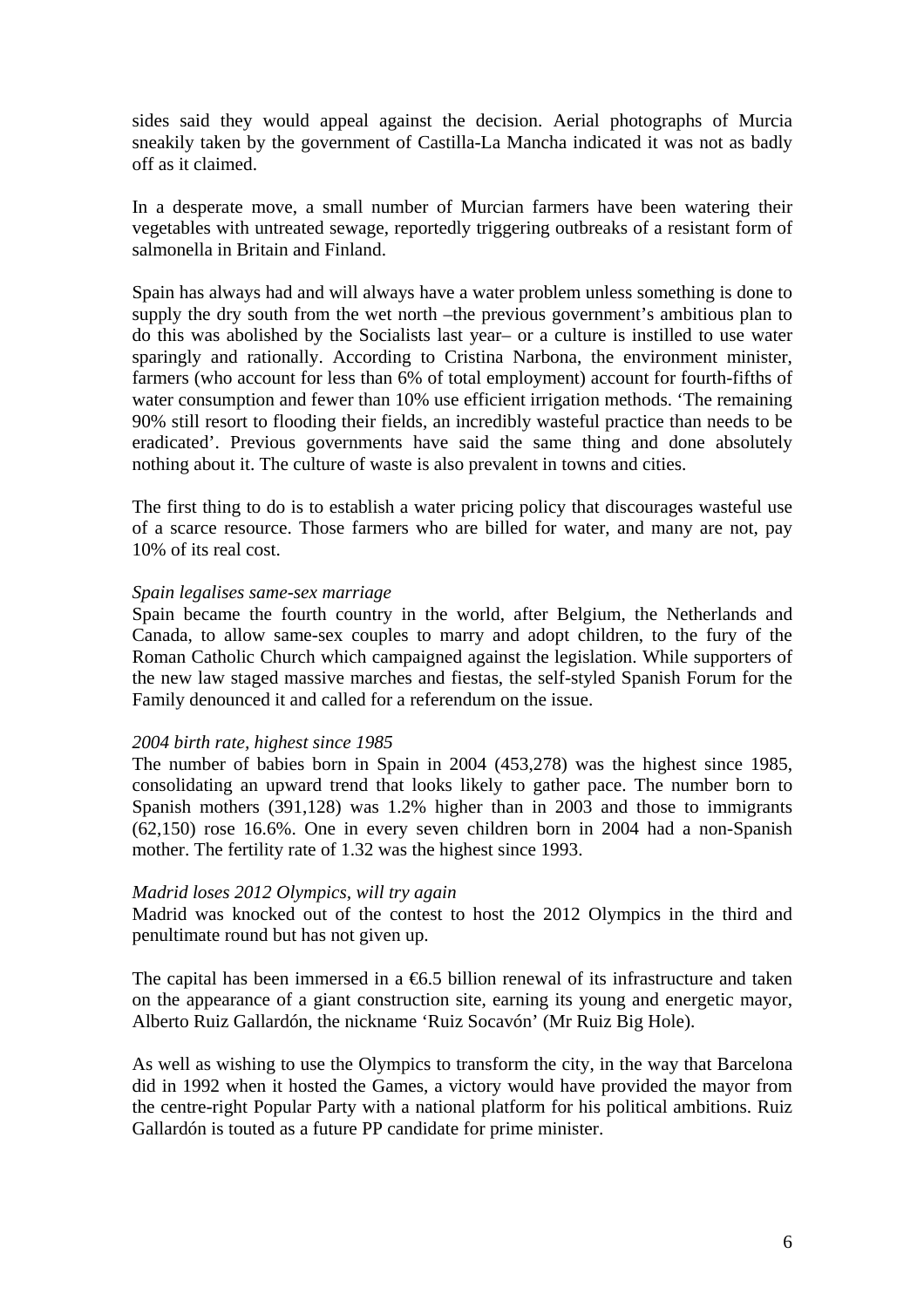## **The Economy**

## *Government aims to almost double R&D spending by 2010*

Spain, one of Europe's laggards in innovation, will almost double its spending on R&D to 2% of GDP by 2010, under a government plan. On current trends R&D expenditure would just about reach 1.4%.

The *Ingenio 2010* plan replaces the previous government's *Info XXI* and *España.es* plans which did little to improve the situation. If successful, however, Spain's R&D expenditure in 2010 would still only be in line with the current average of the EU-25.

#### *Unemployment drops below 2 million for first time in almost two years*

For the first time in nearly two years, the number of Spain's registered unemployed dropped to below 2 million. The number of jobless in June was 1.97 million, 10.2% of the work force and still higher than the EU average.

The impact of the almost 700,000 illegal immigrants whose situation was normalised earlier this year was keenly felt in the social security system whose number of contributors surpassed 18 million for the first time. Almost half of the 231,716 new contributors in June were immigrants.

Spain's job creation is impressive, particularly when viewed in the context of a sharply rising population (see *Inside Spain*, Newsletter 13, May 10, 2005). The overwhelming majority of contracts, however, are still short-term. Roughly one in every three employees in Spain has a temporary contract compared with an OECD average of 13%.

## *Telefónica puts a toe in China*

Telefónica, the telecommunications group, has acquired almost 3% of China Netcom (CNC), the country's second-largest fixed-line telecoms operator, for  $\epsilon$ 240 million. It intends to acquire a further 2% in the Hong Kong and New York-listed operator and qualify for a seat on the board.

The great bulk of Telefónica's overseas investment is in Latin America, where it is the largest mobile phone company. It recently bought Czech operator Cesky Telecom. The Chinese purchase is its first one in Asia and follows ill-fated moves into the German and Italian markets which cost Telefónica more than €8 billion.

There are only 16 fixed lines for every 100 inhabitants in China. CNC has a 15.5% share of the market, and is based in ten provinces in the north of the country.

## *Spain's net investment outflows, sixth largest in world*

Foreign direct investment in Spain has been falling markedly in the last few years (less than US\$1 billion in 2004 if investment in special purpose entities is excluded), but outward investment remains high because of continued acquisitions abroad. Between 1995 and 2004 Spain's net outflows were the sixth largest in the world (see Figure 6).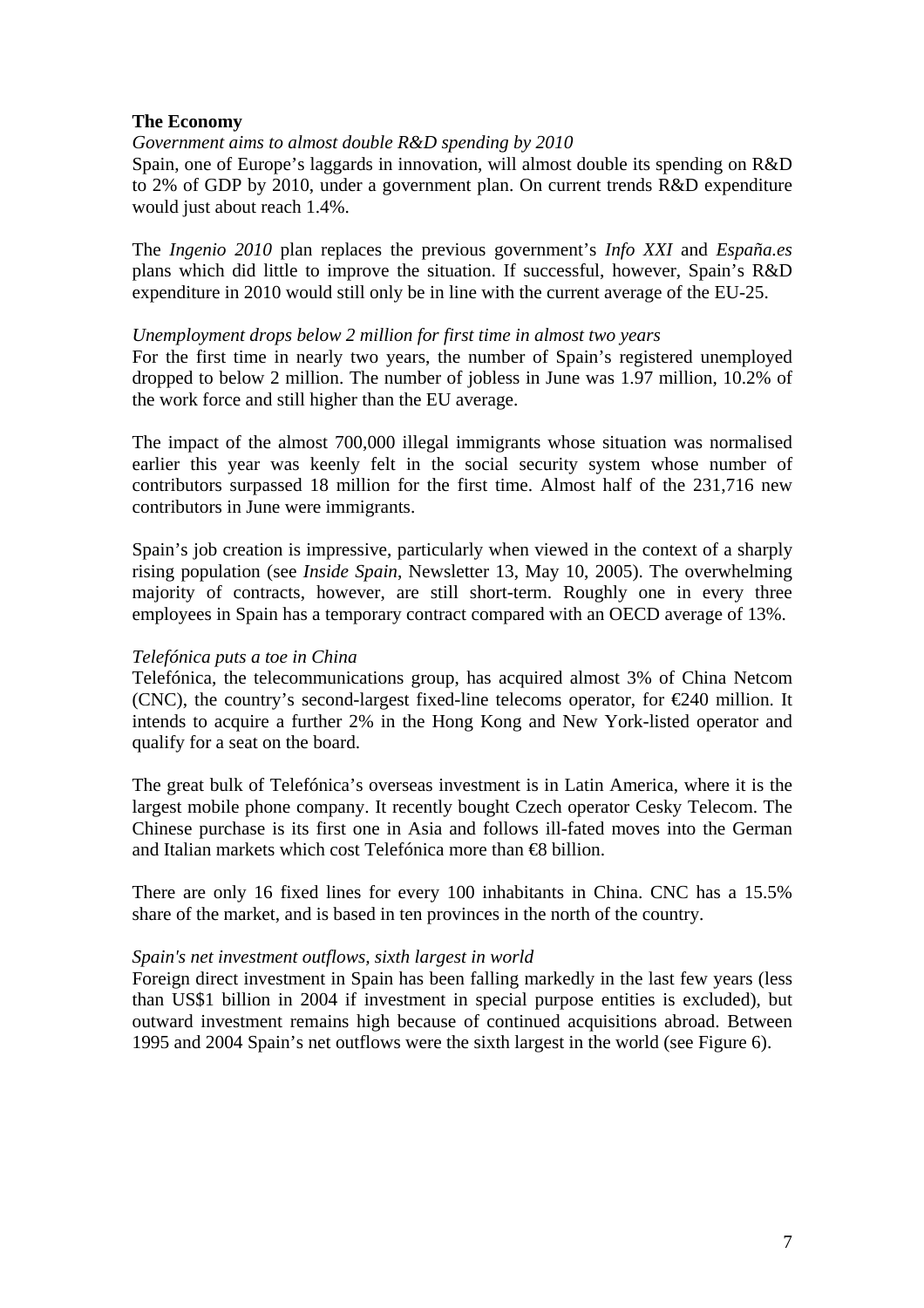| Figure 6. Cumulative Net Outflows in Selected OECD Countries (1995-2004) |                               |  |  |  |
|--------------------------------------------------------------------------|-------------------------------|--|--|--|
| <b>Country</b>                                                           | <b>Net Outflows (US\$ bn)</b> |  |  |  |
| United Kingdom                                                           | 404.1                         |  |  |  |
| France                                                                   | 317.0                         |  |  |  |
| Japan                                                                    | 223.5                         |  |  |  |
| Switzerland                                                              | 121.2                         |  |  |  |
| <b>Netherlands</b>                                                       | 93.9                          |  |  |  |
| <b>Spain</b>                                                             | 84.0                          |  |  |  |
| Canada                                                                   | 69.0                          |  |  |  |
| Germany                                                                  | 54.3                          |  |  |  |
| <b>United States</b>                                                     | 50.2                          |  |  |  |
| Source: OECD.                                                            |                               |  |  |  |

Most of the outward investment was due to Santander's purchase of the UK bank Abbey National, but there was also continued activity in Latin America.

#### *US companies in Spain less sanguine about their business*

The 2005 Barometer of US Business in Spain shows a significant rise in the number of companies concerned about the Spanish economy  $(14\% \text{ vs none in } 2004)$ .<sup>1</sup> The survey detected less optimism and a slowdown in investment projects, pointing to a possible change of trend in the future. The results, however, have to be interpreted cautiously, as the number of companies that took part in the survey during the first quarter of the year was not very large. Only 14% of the companies answered the questionnaire (the proportion for companies employing more than 500 workers was higher at 21.5%).

The proportion of companies who said they were completely satisfied dropped from 24% in 2004 to 15% in 2005. Those with a pessimistic view rose from 4% to 14%.

Close to half (49%) the companies said they made investments in 2004, of which 79% was to increase their productive capacity. The increases in capacity, however, were modest: 40% of them were to boost capacity by 10% and 36% by between 10% and 20%, while only 8% were for increases of more than 50%. The main increases in capacity were in the food, chemicals-pharmaceuticals, information society and electrical and electronic material sectors (see Figure 5). Only 27% of the companies, mostly in the services sector, said they planned to invest more than in 2004 (see Figure 6). Almost two-thirds of companies said they were 'pessimistic' about creating employment in the medium term.

|                                    |     | <b>Increase in Capacity</b> |
|------------------------------------|-----|-----------------------------|
| <b>Sector</b>                      | Yes | <b>No</b>                   |
| Food, drinks, tobacco              | 3   |                             |
| Auto                               |     |                             |
| Electrical and electronic material |     |                             |
| Chemicals-pharmaceuticals          |     |                             |
| Metallurgy                         |     |                             |
| Other consumer goods               |     |                             |
| Other manufacturing industries     |     |                             |
| Information society                |     |                             |
| Consultancy-advanced services      |     |                             |
| Financial-insurance                |     |                             |
| Other services                     |     |                             |
| Total number of companies          | 27  |                             |

#### **Figure 5. Increase in Production Capacity by Sectors (2004)**

Source: Barometer of US Business in Spain, 2005.

 $\overline{a}$ 

<sup>1</sup> *El Barómetro de los Negocios Norteamericanos en España*, *Perspectivas para 2005*, prepared by Joan Manuel Batista i Foguet and Pere Puig i Bastard, US Chamber of Commerce in Spain and ESADE.